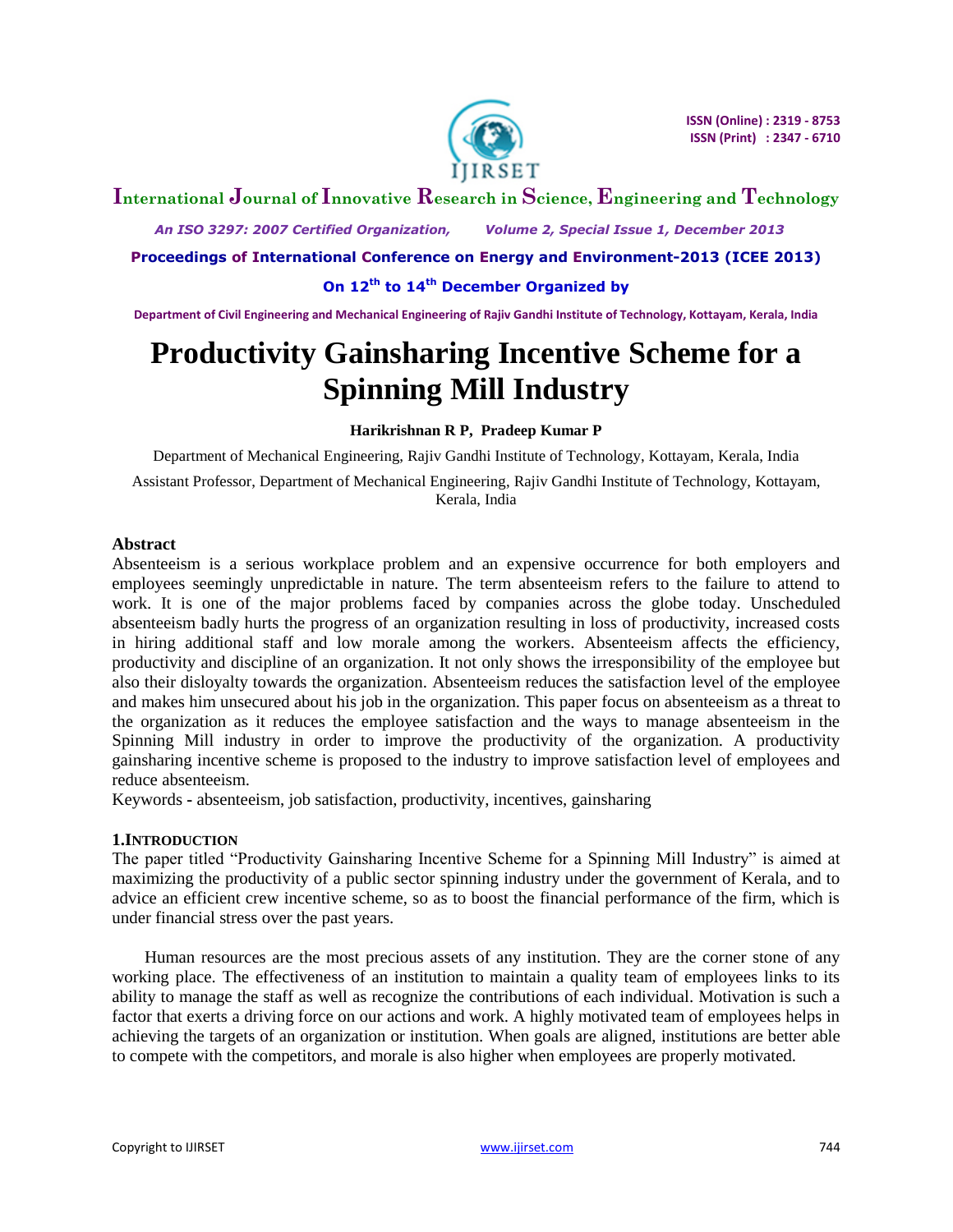Workplace attendance and absenteeism are of fundamental importance to industrialised society. Primarily, this appears most directly to affect those in industry as a cost of production, yet lost productivity also affects the whole economy and society directly and indirectly. It adds to the cost, or may reduce the quality, of public and private goods and services. At the workplace, it may place additional burdens on employers and workers especially at critically important times, or in key processes.

This complexity would appear to make it a difficult problem to understand and manage and should serve as a caution against generalisation. Yet there are some simple concepts and basic principles which can assist employers, workers and their organisations in understanding the causes and applying solutions. Employee attendance should not be viewed in isolation from the workplace or the work environment. Collateral workplace indicators, such as employee turnover, workers compensation claims rate and industrial disputation, can assist in forming a comprehensive picture. Absenteeism, work delays and productivity decline are often the first signs of something wrong in the workplace, and may precede events such accidents and injury. These first signs should receive more attention by occupational health and safety professionals and management

Absenteeism is a common problem in many industrial units, small or big, private or Government. The high rate of absenteeism is at times due to lack of commitment to work. Absenteeism results in dislocation of work increase in labor costs, reduction in productivity and if unchecked, it causes an increase in indiscipline.

Although some amount of absent will always be inevitable, most of it can be avoided. Largely, the rate of absenteeism is a gauge of employees moral, both in the company as a whole and for specific individuals; therefore, employees and human resource professionals should be concerned when absence suddenly increases in length and/or frequency and they have to take whatever steps are necessary to alleviate the problem.

The term absenteeism refers to failure to report to work. The definition itself tells the failure of the organization process if the employee fails to follow the rules and standards of the organization. Absenteeism is a type of unscheduled activity which threatens the organization to fall in danger as it leads to the disruption of the daily process.

#### **2.LITERATURE SURVEY**

The literature review will endeavour to provide a theoretical body of knowledge related to the two variables of the present study, namely absenteeism and job satisfaction. This section deals with a brief review of researches conducted in the area of Job satisfaction and incentive schemes in order to identify the approach and tool to be adopted in the work.

Job satisfaction refers to the individual matching of personal needs to the perceived potential of the occupation for satisfying those needs while Price defined it in terms of the affective orientation that an employee has towards his or her work [4]. Extensive research has been conducted to measure and predict Job satisfaction [3]. According to different researches organizational commitment, which is the prime area of interest for many researchers, can be influenced affirmatively by job satisfaction [6]

It has been noticed that there is a disparity between pay structures of the younger and experienced employees. Research has shown that most young workers are satisfied with the salary they have, but experienced workers are not paid according to their functions so the wage structures require further attention [2]. This disparity does not bring good results for the organizations. Intensity of job satisfaction depends on the discrepancy of expectations of person, what he or she wants and what he or she gains[4]. Job satisfaction is an extent to which employee feels positively or negatively about different aspects of job e.g. job conditions, timing, structure, compensation, tasks, and relationship with co-workers and responsibilities ([5]. Employees satisfaction results in pleasant environment in an organization [3]. Pay is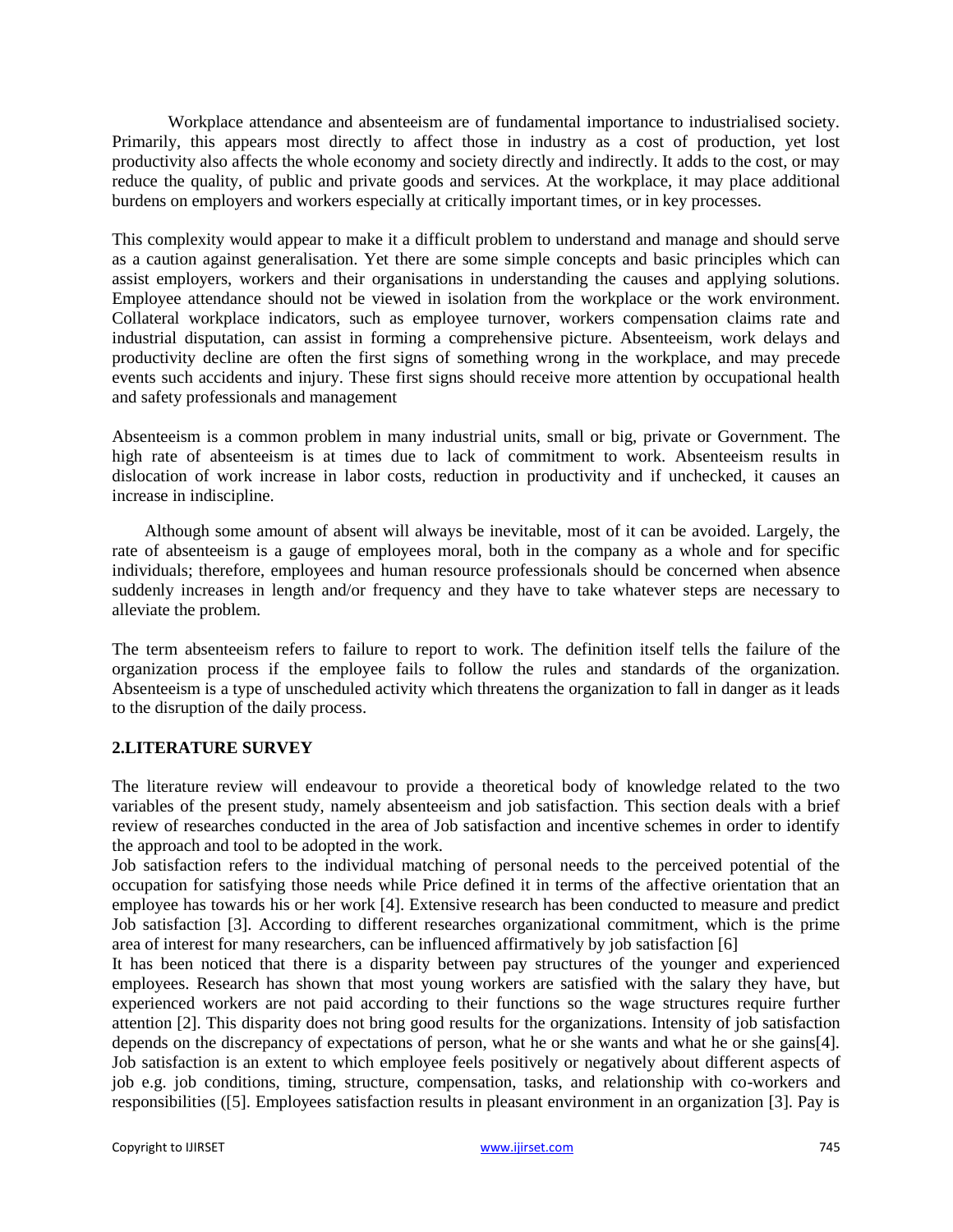thought to be a key factor behind job satisfaction besides promotion, recognition, job involvement and commitment. Job satisfaction is a feeling of an employee about his job [7]. The management should give priority to its human resources who play a vital role to give a competitive edge to the organization [1]. Job attachment, dedication and willingness are the key factors that provide satisfaction [3]. Employees or teachers may be considered as dissatisfied with their jobs if they remain absent and friction to the job of teaching [6]. The teachers are more content with communities that are less distant and having better economic and social possession. The work itself or the quality of supervision may also contribute towards the job satisfaction. The working conditions at school contribute to the satisfaction of teachers. They are happy with good pay, big schools where they have the chance of professional growth, where there is not much workload and where they get the administration support [4]. No work is good or bad; it is the way the employee perceives it .The job itself is neither fascinating nor uninteresting but the relationship makes it fascinating or otherwise [2].In the opinion of [3] "Absenteeism is the ratio of the number of production man-days or shifts lost to the total number of production scheduled to work".

#### **3. PROBLEM DESCRIPTION & METHODOLOGY**

#### 3.1 Introduction

This work, as already told, is based on a study of the absenteeism of employees in Trivandrum Spinning Mill over the past some months. The rate of absenteeism among operators and mixing works in the company was high. So, in order to understand the major issues faced by the firm, it is necessary to conduct a study on absenteeism rate in the company. This is done in the first section of this chapter. For this research study a descriptive research design was used the factors that are affecting the employees in work environment and job satisfaction is studies and the findings were described in detail. The statistical tools like chi-square test were applied for data analysis. Descriptive statistics like tables, frequencies and percentages was used for the purpose of analysis. The objective of this research is to identify the reasons of absenteeism in company. Employees can be absent for a variety of reasons including sickness, lethargic attitude, family emergencies, too much workload and stress, monotonous work or a general dissatisfaction with the job.

#### 3.2 Absenteeism rate

From the secondary data obtained from the company it is noted that absenteeism rate of employees in the company was high. Among that rate of absenteeism of operators are higher than that of mixing workers and administrative workers.

Formula for absenteeism rate

Where;

 $A =$  Absenteeism rate for the period  $B = Total number of man days lost due to absenteeism in the period$  $C = Total number of working man days available in the period$ And where:

$$
C = D \times E \tag{2}
$$

 $A = B / C$  (1)

 $D = \text{Total employees planned to work in the period}$  $E =$  Number of available working days in the period

The rate of absenteeism among mixing workers of the company.The data obtained from company records. Unauthorized absence cause problem in work force allocation in the plant and it directly affected production. Even though absenteeism rate in Kerala state is 6.8%, the rate at TSM was very high. The rate of absenteeism among mixing workers is 13.23% and among operators is 18.9%. This high rate of absenteeism is directly affected the production process.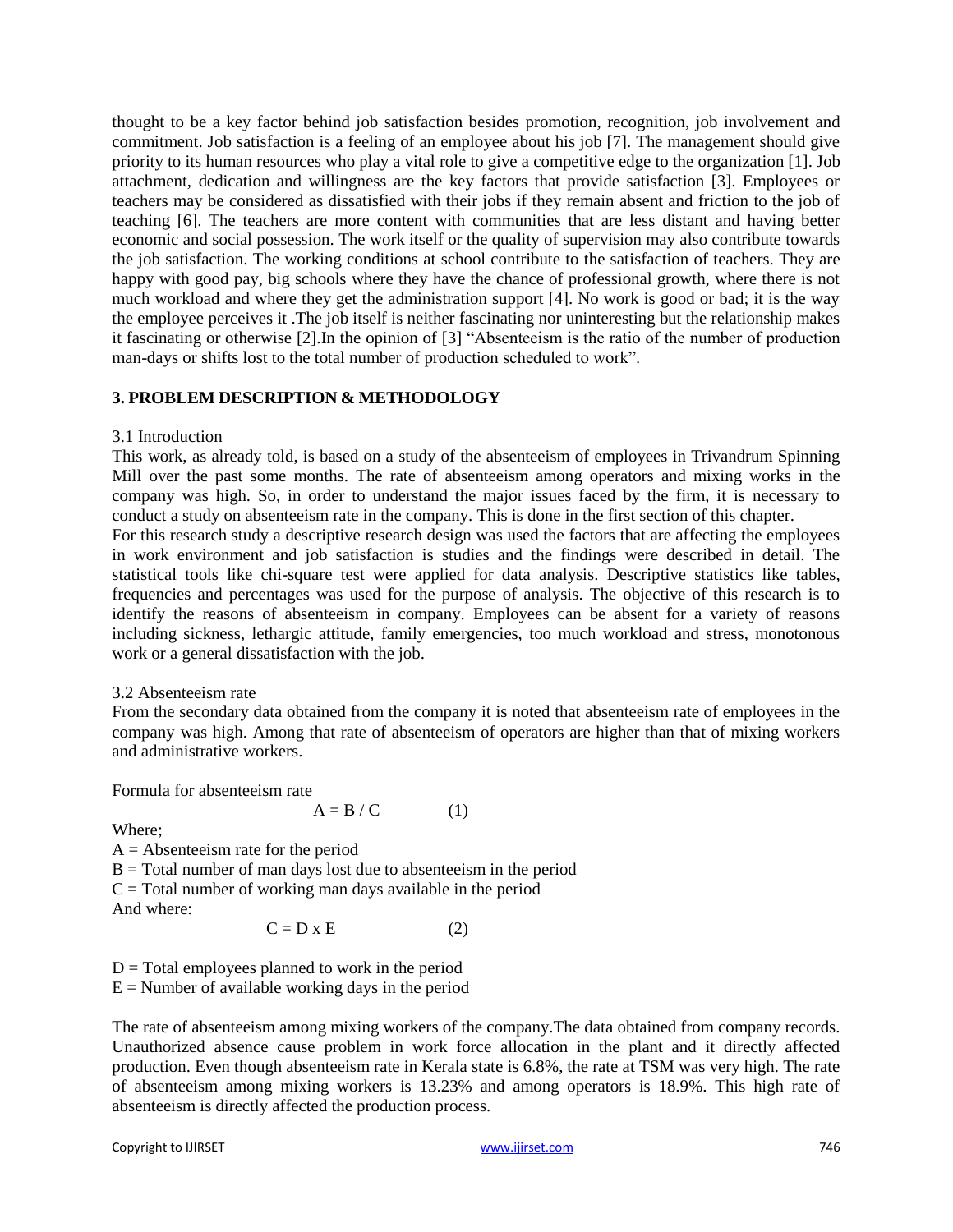#### 3.3 Analysis of production

From the figure 3.1 it is clear that absenteeism the directly affected the production in the plant. If the employees are attending their regular duties without fail it surly improve the production in the plant. That help to perform better in the competitive filed. The Spinning Mill industry is highly competitive industry in India. World second cotton and products manufacturer is India itself. So it is important to the company to perform well to improve output.



Fig 3.1 Production Vs absenteeism (Performance analysis)

#### 3.4 Present System

The present condition of Trivandrum spinning mills is that there is no incentive is provided by the company. Employee"s level of satisfaction is very low. They are not satisfied with the monentary policies that are followed by the company. Moreover the financial position of the company was too poor in last few years.

#### 3.5 Problem definition

During initial survey, it is noted that absenteeism was one of the major issue faced by the company. Most of the employees fail to attend their regular duties without proper approval and prior sanction of leave. Unauthorized absence cause problem in work force allocation in the plant and it directly affected production. So it is necessary to find the factors affecting job satisfaction.

#### 3.6 Sampling techniques

In this research study, simple random sampling technique was used to select respondents needed for study.

a) Data collection method

Both primary and secondary sources of data were used. The primary data was collected through the use of questionnaires while the secondary data was gathered from textbooks, articles and journals. The questionnaire was used in collecting data on questions relating to impact of job satisfaction on absenteeism

#### b) Questionnaire method

The researcher used a questionnaire, which was self-developed so as to measure the job satisfaction of the employees in the organization. Questionnaire to be used must be prepared very carefully so that it may prove to be effective in collecting the relevant information. The questionnaire consisted in the main of self-rated, non-comparative single-item rating scales used to assess respondents" level of agreement or disagreement with statements relating to the benefits and disadvantages of absents and presents, to their satisfaction with standard features and to the difficulty of choice between many alternative models. All items in the questionnaire are extracted from previous literature. This questionnaire is based on 5 points Likert scale. Questionnaire is designed on the bases of previous literature and study related to labour absenteeism and job satisfaction.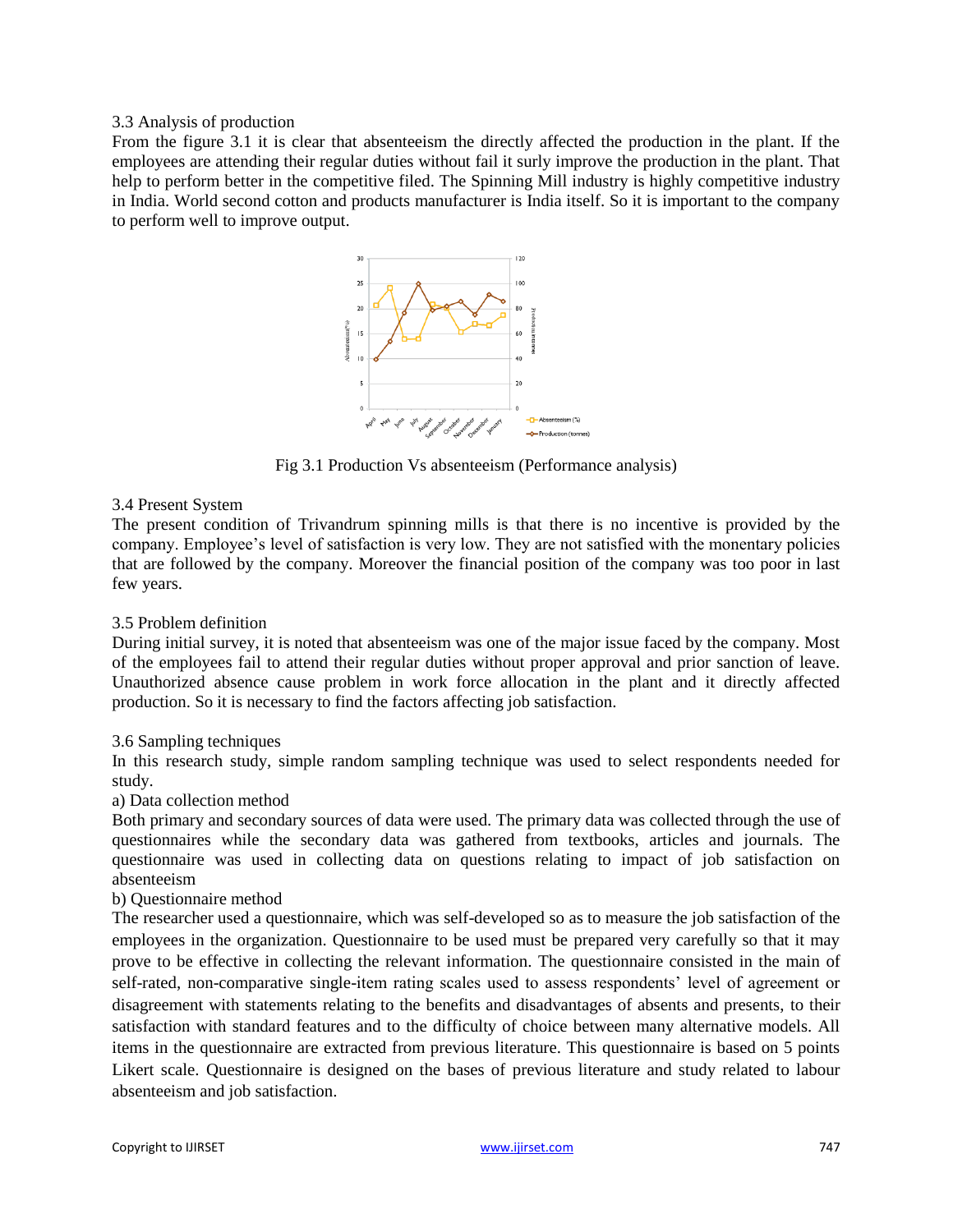#### c) Statistical tools used

The data collected were carefully analyzed & interpreted by statistical technology. Chi- Square test is applied to draw meaningful references. A chi-square distribution Method is used for judging the significant difference between observed and expected Frequencies. As a non-parametric test, it can be used to determine if categorical data Shows dependency or the two classifications are independent. Questionnaire were analyzed using SPSS 15.0

## 4. DATA ANALYSIS AND INTERPRETATION

The analysis is done based on the information taken from the questionnaire survey. In the Likert scale, the values 1, 2, 3, 4, and 5 are taken as 'Strongly disagree', 'Disagree', 'Neutral', 'Agree', and "Strongly agree" respectively. The value 3 is neutral. This means that the mean score of value 3 indicates no effect of variable. The mean score more than 3 means a positive effect of the variable. But the mean score less than 3 means a negative effect of the variable.

#### 4.1 Reliability test

As primary data in the survey, the reliabilities of work motivation and job satisfaction of employees are tested with eight scale items each separately. The variables and their values of Cronbach's alpha are given in Table 5.1.

| Cronbach's<br>Alpha | No of item |
|---------------------|------------|
| .743                |            |

#### TABLE 5.1: CRONBACH'S ALPHA CALCULATION

The value 0.743 is considered as acceptable reliability. Various data analysis and reliability analysis of data collected (Cronbach"s alpha) was done using SPSS (Statistical Package for Social Sciences) Software.

#### 4.2 Data Analysis

Data analysis was done to determine how the units covered in the research project respond to the items under investigation. Descriptive statistics, Pearson product moment correlation and multiple regression methods were employed to analyze the collected data. Figures obtained from SPSS 15.0 were interpreted to come at conclusion and implications.

#### 4.3 Descriptive Statistics

Descriptive statistics were used to determine the central tendency of the data and trend of the variables. The outcome explained the intensity of Job satisfaction, considering 8 factors for the point of view of employees working. Results showed that employees are dissatisfied in pay scale and benefits provided by the company. Table below contains data about tendency for the predicting and criterion variables: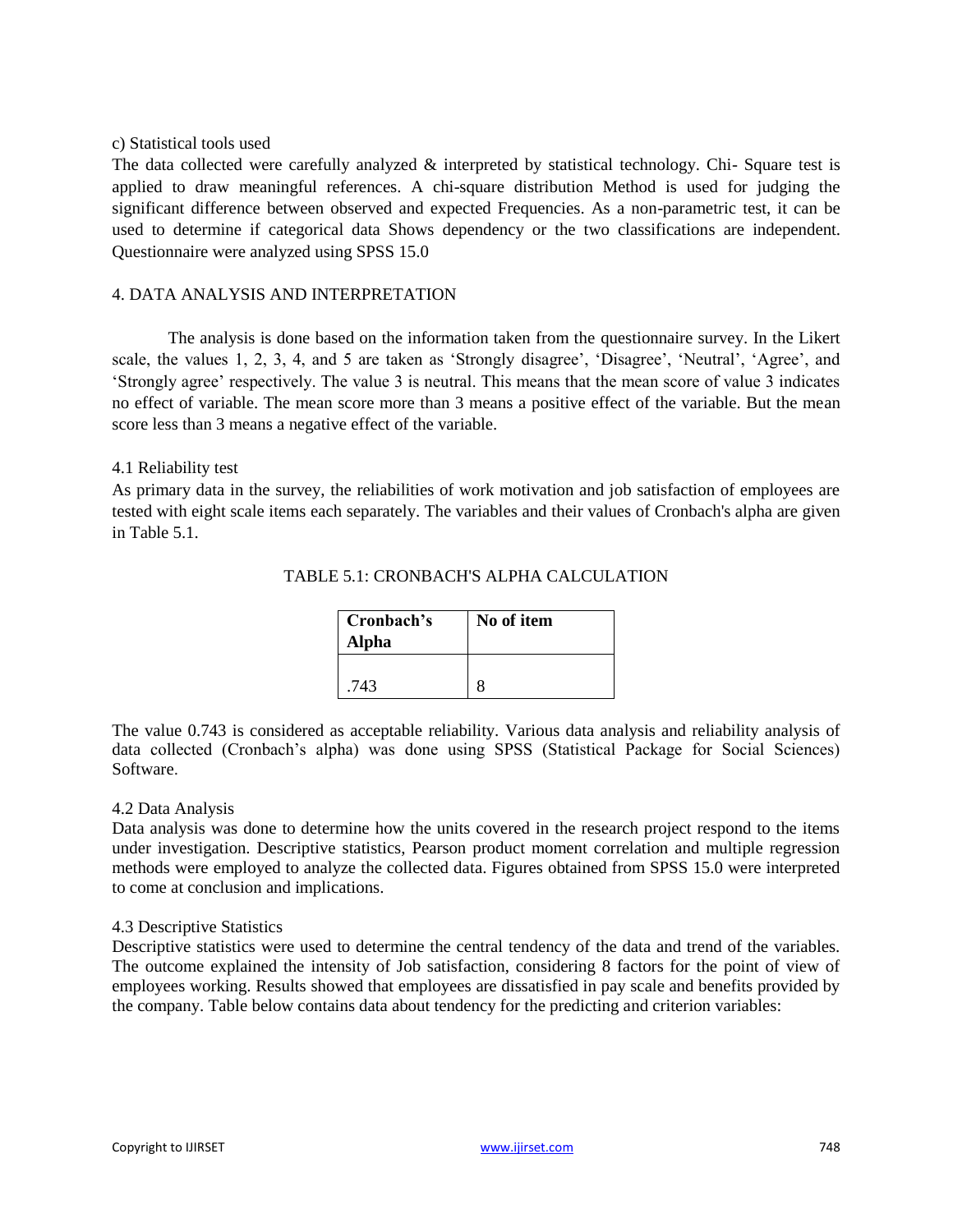|                      | <b>Mean</b> | Std.             | N  |
|----------------------|-------------|------------------|----|
|                      |             | <b>Deviation</b> |    |
| Co worker            | 3.3125      | .624220          | 48 |
| Supervision          | 3.2292      | .66010           | 48 |
| Communication        | 3.0000      | .82514           | 48 |
| Promotion            | 2.9583      | .74258           | 48 |
| Nature of work       | 2.8958      | .69158           | 48 |
| Operating conditions | 2.7500      | .66844           | 48 |
| Pay                  | 2.3542      | .75764           | 48 |
| <b>Benefits</b>      | 2.0417      | .68287           | 48 |
|                      |             |                  |    |

#### TABLE 4.7. DESCRIPTIVE STATISTICS

The mean score of value 3 indicates no effect of variable. The mean score more than 3 means a positive effect of the variable. But the mean score less than 3 means a negative effect of the variable. From the descriptive statistics it is clear that promotion mean=2.9583), nature of work (mean=2.8958), operating condition (mean=2.75), pay (mean=2.3542) and benefits (mean=2.0417) having the mean value less than 3. Therefore these factors are most dissatisfying factors. Among that pay and benefits score very low mean. That indicate those two factors cause most dissatisfaction in employees. Mean value obtained from survey is 2.0417 for fringe benefits of S.D 0.6828 and 2.3542 for current pay scheme of S.D 0.7576. These dissatisfying factors lead employees to absenteeism. In order to find how likely these two variables are associated with job satisfaction, chi square test were conducted.

4.4 Chi-square test

#### Test of Hypotheses

Saunders et al. (2009), contend that Chi-Square test enables a researcher to find out how likely it is that two variables are associated. The study sought to establish the association between pay scale and benefits with job satisfaction in Trivandrum Spinning Mills Ltd. Pearson Chi-Square test was used to test whether there is any significant association between the variables. This test was performed on the null hypothesis that there exists no association between pay scale, benefits with job satisfaction in Trivandrum Spinning Mills Ltd. against an alternate hypothesis that there exists an association between employee rewards, job satisfaction, and human resource policies with employee retention in Trivandrum Spinning Mills Ltd. The chi-square statistic was computed using the formula below.

$$
\chi^2 = \sum_{i=1}^{K} \frac{(0i - Ei)^2}{Ei}
$$
 (3)

Where;  $\chi^2$  is the chi-square statistic value with df 3; Oi is the observed value; Ei is the expected value. The test was performed using SPSS computer software where the level of significance was set at 0.05 (5%).

The chi-square statistic for the association between job satisfaction and benefits, the hypothesis taken are follows

H0: there is no association between benefits and job satisfaction H1: there is association between benefits and job satisfaction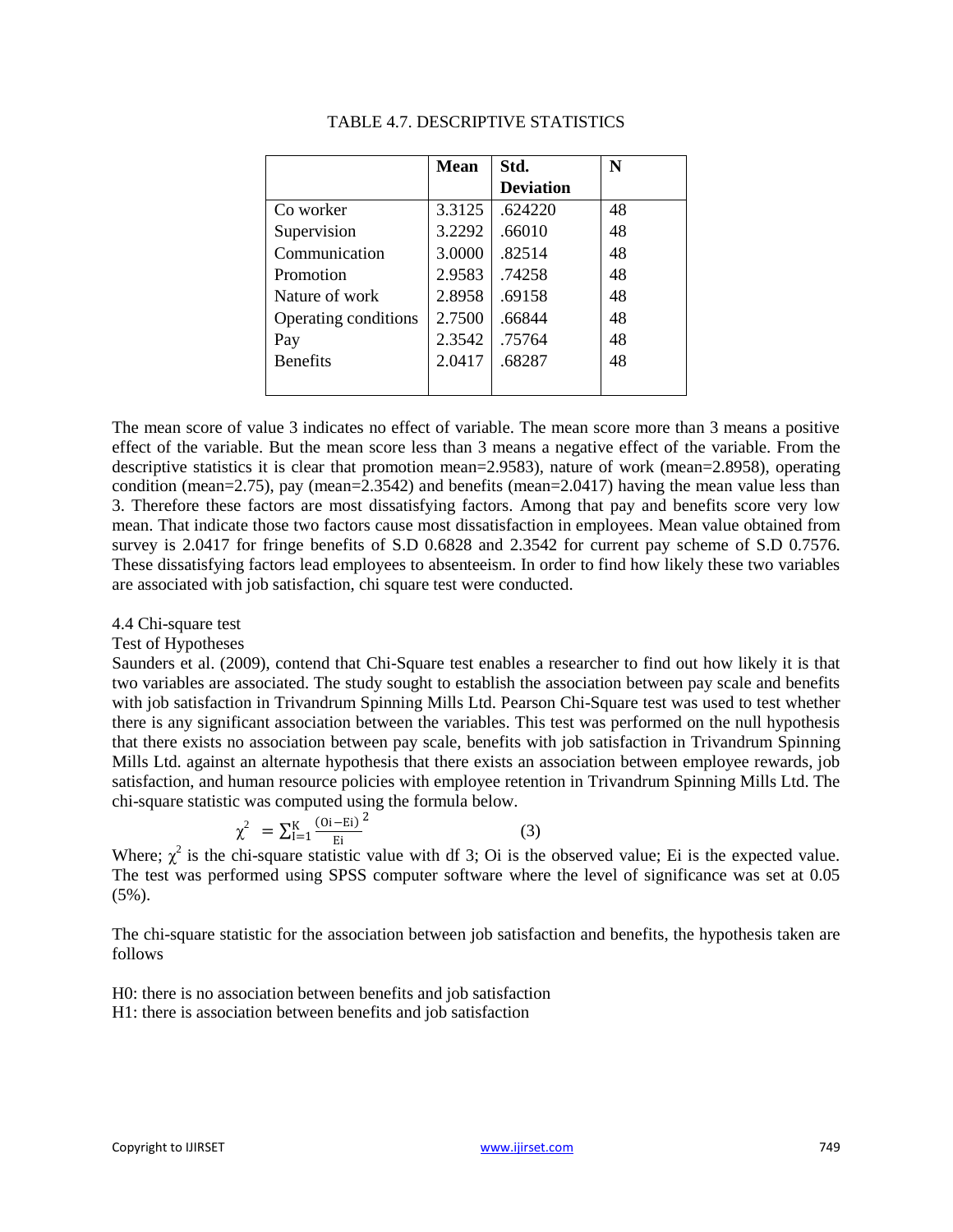|              | <b>Observed</b> | <b>Expected</b> | <b>Residual</b> |
|--------------|-----------------|-----------------|-----------------|
|              | N               |                 |                 |
| Highly       |                 | 12.0            | $-5.0$          |
| dissatisfied | 35              | 12.0            | 23.0            |
| Dissatisfied | 3               | 12.0            | $-9.0$          |
| Normal       |                 | 12.0            | $-9.0$          |
| Satisfied    | 48              |                 |                 |
| Total        |                 |                 |                 |

TABLE 4.8: PEARSON CHI-SQUARE TEST FOR BENEFITS.

The chi-square statistic for the association between job satisfaction and pay, the hypothesis taken are follows

H0: there is no association between pay and job satisfaction

H1: there is association between pay and job satisfaction

|              | <b>Observed</b> | <b>Expected</b> | <b>Residual</b> |
|--------------|-----------------|-----------------|-----------------|
|              | N               |                 |                 |
| Highly       | 6               | 12.0            | $-6.0$          |
| dissatisfied | 21              | 12.0            | 9.0             |
| Dissatisfied | 19              | 12.0            | 7.0             |
| Normal       | 2               | 12.0            | $-10.0$         |
| Satisfied    | 48              |                 |                 |
| Total        |                 |                 |                 |

TABLE 4.9: CHI-SQUARE TEST FOR PAY STRUCTURE

The findings presented in table shows that the chi-square statistic for benefits and pay scale policies were 59.667 and 22.167 respectively which were all statistically significant at 0.05 (P  $\lt$ 0.05). This led to rejecting the null hypotheses and accepting the alternate hypotheses that there exists an association between pay scale and incentives with job satisfaction in Trivandrum Spinning Mills Ltd These associations explain a direct connection between these variable. It also means that with an improvement in the reward systems, increasing the aspect of the job to make it more satisfying and implementing strategic human resource policies, an organisation can significantly boast the retention of its employees. The employees are satisfied more if better compensation are given and that help to reduce absenteeism rate. The following are the effect of job satisfaction on employee performance.

They are

- High Productivity
- Turn Over
- Less Absenteeism.

#### 5. FINDINGS AND RECOMMENDATIONS

#### 5.1 Findings

1. By conducting detailed study on the duty allocated to employees, rate of absenteeism of the employees were found out. It has been found out that absenteeism rate were high.

2. By analyzing the production and absenteeism, it is found that there is positive relationship between production and absenteeism rate in Trivandrum Spinning Mill.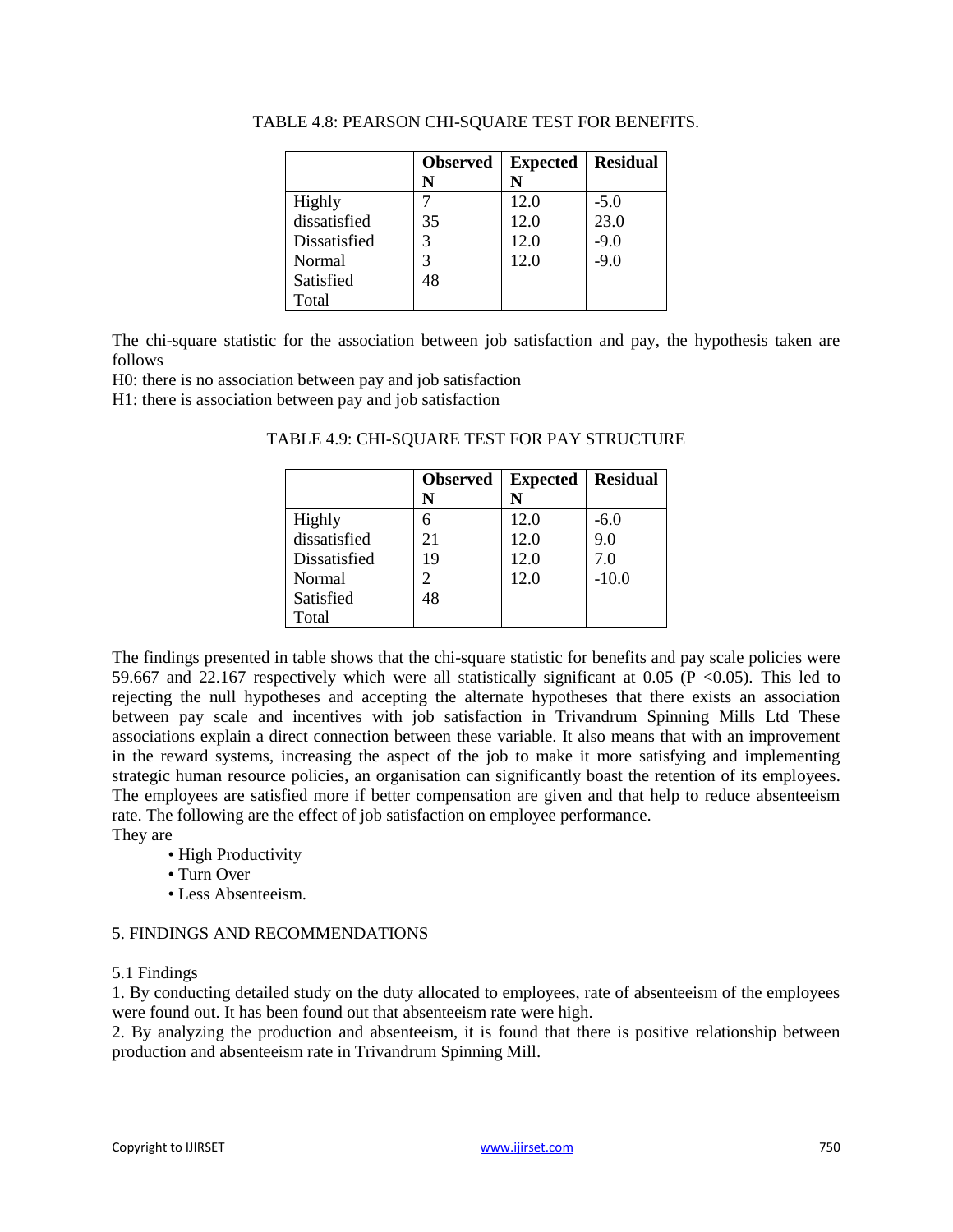3. Conduct a questionnaire survey to find out job satisfaction level of employees. It has been found out that the employees are dissatisfied towards current monetary and nonmonetary incentive schemes followed by the company.

4. Fringe benefits and pay are the most dissatisfying factors that are obtained from the result of questionnaire survey conducted and result analysis using SPSS.

5. Chi-square test was conducted to found out the association between pay and benefits towards job satisfaction. It is obtained that there is positive association between job satisfaction and fringe benefits.

5.2 Recommendation

a) Introduction to Productivity Gainsharing

Need for Productivity Gainsharing In today's highly competitive environment, organisations need to manage productivity well for survival and growth. Employees play a critical role in productivity improvement. Establishing a structure to reward and motivate them is part of a good productivity management system. A portion of the wealth generated by the organisation should be distributed back to the employees as a productivity incentive. There are various productivity incentive schemes. Productivity gainsharing is one of them. When successfully applied, productivity gainsharing reinforces teamwork. It also creates an environment for sustained and continuous improvements

In order to motivate employees and made them to attend their regular duties, a productivity gainsharing incentive scheme were recommended.

Productivity gainsharing is the distribution of the wealth generated as a result of productivity improvement between the organisation and its employees. Gainsharing provides various opportunities for the employees. They can participate in and contribute to organisational improvements.

Objectives of productivity gainsharing incentive are scheme

- Productivity improvement
- Quality enhancement
- Promotion of teamwork

b) Productivity Gainsharing Models for spinning mill

For the productivity improvement a productivity gainsharing model that recommended to Trivandrum Spinning Mills based on Scanlon plan. Absenteeism is one of the major issue that faced by company. So attendance factor is also included to the recommended productivity gainsharing model so that the benefits of improved productivity fully get to those employees who attend regular duty. By adding attendance factor with the proposed model helps to restrict the benefits of incentive to ineligible employee Incentive  $=$  (Labour cost-to-sales ratio\*sales – wages and salaries already paid)\*(1- reserve ratio)\*(no .of days attend duty/ total no .of duty days)

#### Steps

Step 1: Determine an average labour cost-to-sales ratio Labour cost-to-sales ratio = (saleries,wages,benifites) / sales

Labour cost-to-sales ratio was determined based on historical data. Step 2: Calculate amount of theoretical wages and salaries to be paid. It is obtained from (labour cost-to-sales ratio \*sales) Here sales means sales of current month/year Step 3 : Subtract the actual amount of wages and salaries paid This will determine the amount of labour costs saved as a result of higher productivity. The amount saved will form the bonus fund available for distribution.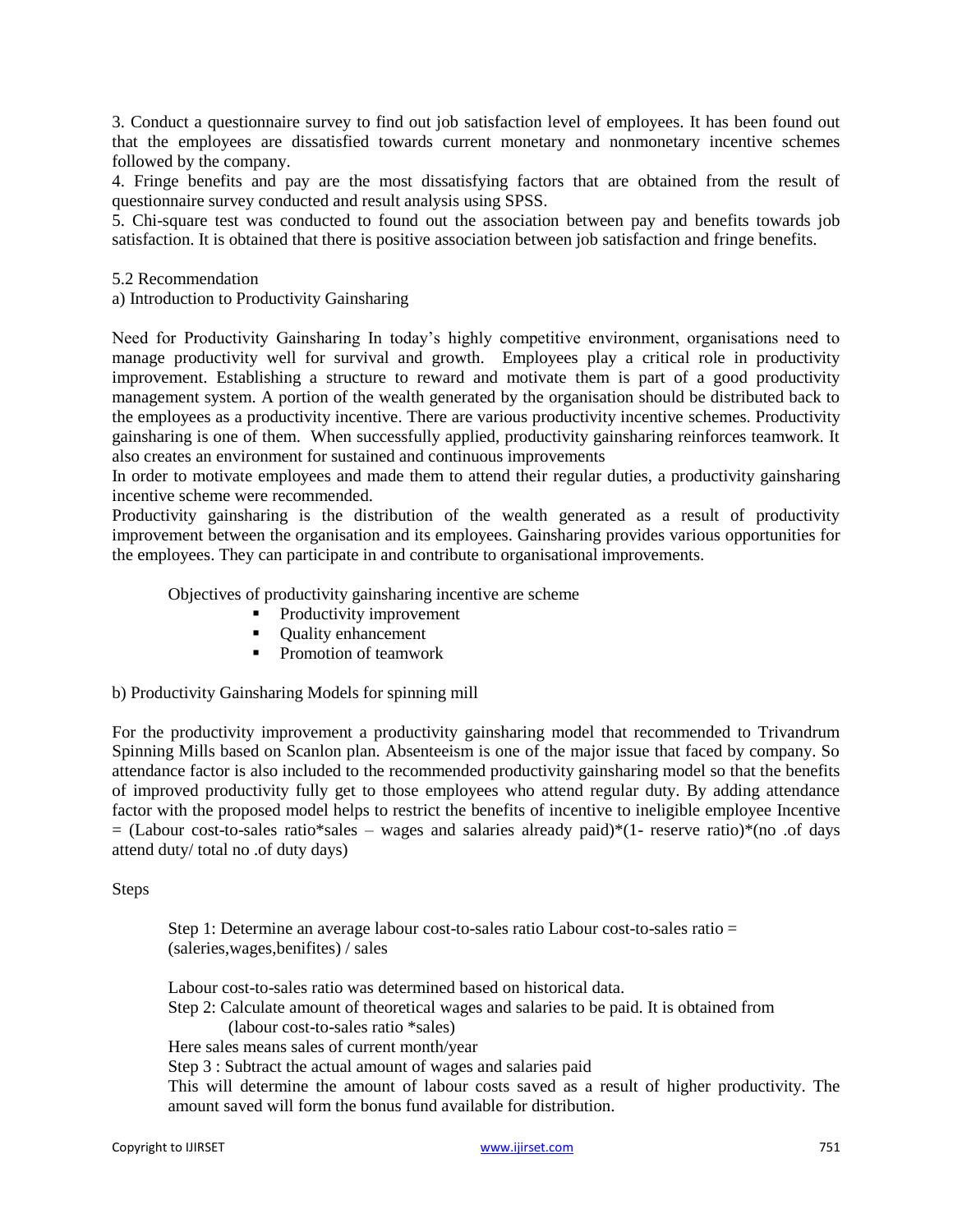Step 4 : Determine the "reserve ratio".

The percentage of the bonus fund to set aside as a reserve – so that some bonus could still be paid out even in a recession.

Step 5 : Multiply the amount of bonus fund computed under Step 3 by "1 – Reserve ratio", to arrive at the amount to be distributed between the organisation and the employees.

Step 6 : Multiply attendance benefit to each employees benefit to calculate individual's incentive

Attendance factor  $=$  (no .of days attend duty/ total no .of duty days)

By adding attendance factor with the proposed model helps to restrict the benefits of incentive to ineligible employee

#### c) Incentive distribution

In the company for one day there are 72 employees on roll for three shifts. Among 72 employees 3 supervisors and 69 operators and mixing workers are allocated. Supervisor paid double the salary. So total incentive is distributed between employees and supervisors in the ratio 23:2.

The obtained incentive is distributed as 92 % to workmen and 8 % to supervisors For workmen,

Incentive  $= 0.92*($ Labour cost-to-sales ratio\*sales – wages and salaries already paid)(1-reserve ratio)(no .of days attend duty/ total no .of duty days)

For supervisors,

Incentive  $= 0.08*($ (Labour cost-to-sales ratio\*sales – wages and salaries already paid) (1-reserve ratio) (no .of days attend duty/ total no .of duty days)

These helps to improve their job satisfaction level and that help them to attend regular duty without fail.

## VI CONCLUSION

Present scenario of Trivandrum Spinning Mills is studied and identified that Absenteeism is one of the major issue that face organization.Job satisfaction of employees in the Trivandrum Spinning Mills was studied and it is observed the pay structure and benefits are the factors that most dissatisfied the employees in the company. A productivity based incentive scheme was recommended to the company that may help to improve the productivity and reduce absenteeism rate. Proposed incentive scheme ensures benefits to the employee if the productivity improved and absenteeism is reduced.

A. Limitations of the study

The major limitations identified in the work are

- 1. Questionnaire method was used which may be supported with focus group discussion, interviews and panel discussion to come at more concrete results. Bias may occur by the respondents reply.
- 2. Absenteeism is the issue that related to individual perception. That may or may not affect personal as well as organizational factors.
- 3. Proposed model is based on the questionnaire survey analysis result. It may or may not reduce absenteeism rate in the company. The effect of incentive scheme only gets to the employees if productivity improves.

#### B. Future scope

The project was mainly confined to the absenteeism of a public sector spinning mill in Kerala .This can be extended to other spinning mill industries of Kerala. The results of the study can be applied